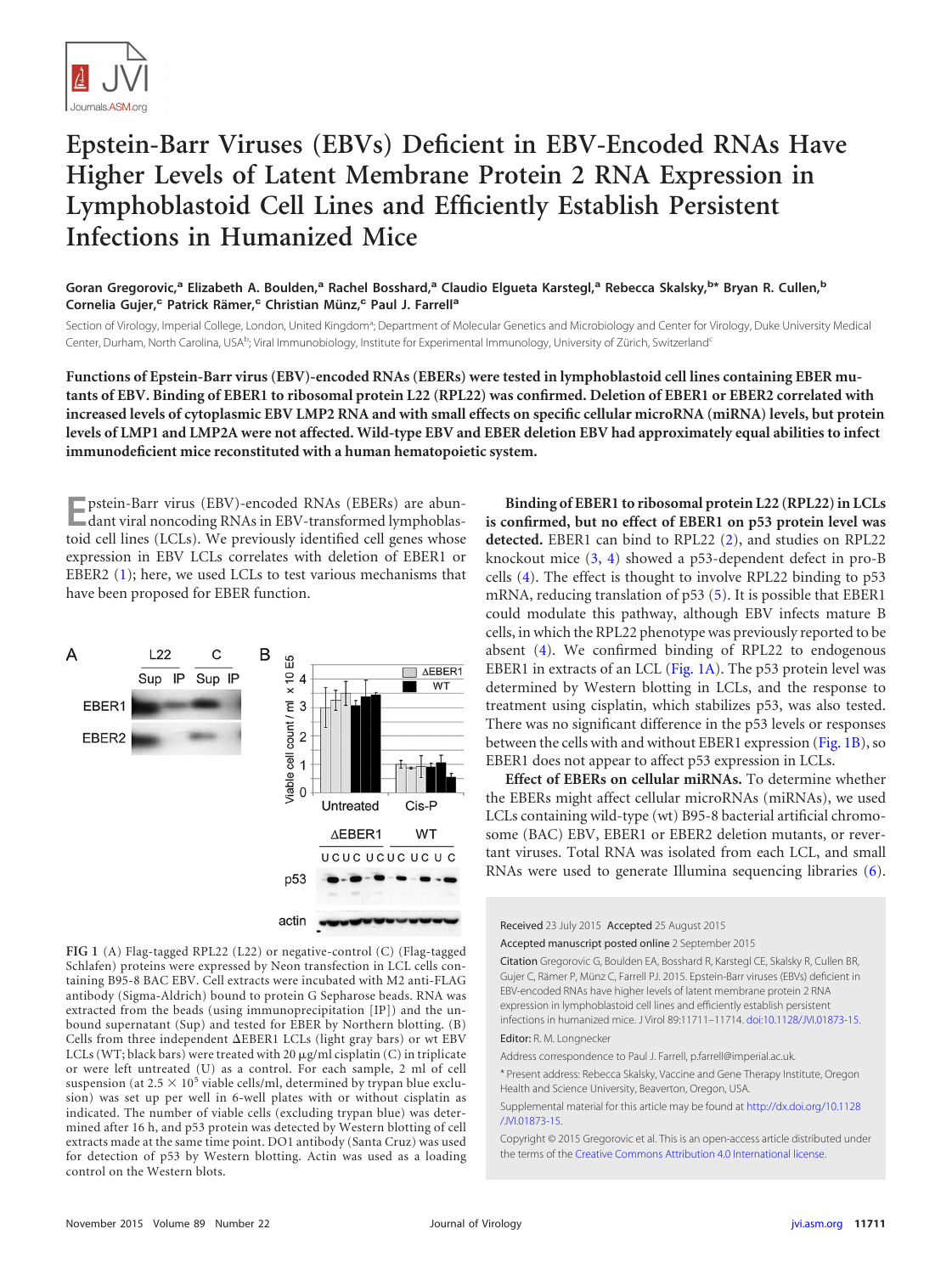

<span id="page-1-0"></span>**FIG 2** (A) EBER1 and EBER2 expression in the wt and EBER-deleted LCLs used for deep sequencing analysis was confirmed by Northern blotting [\(1\)](#page-3-0). A 0.5-µg volume of total RNA was used per well. (B) Normalized miRNA read counts for miR-190a and miR-340 in EBER1-deleted (delE1) LCLs compared to wild-type (wt) and EBER1 revertant (E1R) LCLs. "A" and "B" denote the two individual LCLs analyzed for each condition. About 10 million sequencing reads were obtained for each LCL library. Reads were processed as described previously [\(6\)](#page-3-5) using scripts from the fastx toolkit [\(http://hannonlab.cshl.edu/fastx\\_toolkit/\)](http://hannonlab.cshl.edu/fastx_toolkit/). To determine miRNA levels, reads were aligned to the human (HG19) and EBV B95-8 genomes and annotated according to mirbase v21 [\(http://www.mirbase.org/\)](http://www.mirbase.org/). To determine miRNA expression levels, miRNA read counts were obtained using the quantifier module of miRDeep2 [\(14\)](#page-3-9) (see Table S1 in the supplemental material). To identify differentially expressed (DE) miRNAs, miRNA read counts were analyzed by edgeR using trimmed mean of M (TMM) values for normalization [\(15,](#page-3-10) [16\)](#page-3-11). For inclusion in the analysis, a minimum of 40 reads per miRNA in at least one of the 10 LCL libraries was required. DE miRNAs with a LogFC P value of <0.05 are reported in Table S2. (C) Normalized miRNA read counts for miR-33a in EBER1-deleted LCLs. (D) Summary of log fold changes (logFC) of selected cellular miRNAs showing significant changes correlating with EBER1 or EBER2 expression as determined by deep sequencing and edgeR analysis. (E) Relative levels of miR-340-5p and miR-340-3p determined by TaqMan qRT-PCR assays in LCLs. The expression levels of miRNAs were normalized to RNU48. The values represent means  $\pm$  standard errors (SE) of the results of analysis of 6 independent samples per EBV type (5 in the case of EBER1 revertants). The wild-type expression levels were set to 1 for each miRNA, whereas the levels of other samples were expressed relative to the wild-type level. Each cDNA sample was analyzed in triplicate.

Appropriate expression of the EBER1 and EBER2 RNAs was confirmed by Northern blotting [\(Fig. 2A\)](#page-1-0).

Sequencing detected miRNAs from all 8 EBV B95-8 premiRNAs and 491 mature human cellular miRNAs. Sequence reads are available at NCBI BioProject PRJNA287267. The general pattern of viral and cellular miRNA expression was comparable to that observed previously in EBV B95-8 LCLs [\(6\)](#page-3-5); miR-155, miR-146a/b, and miRNAs encoded within the miR-17/92 cluster were highly abundant, and the EBV miRNAs constituted  $\sim$ 12% of the population (see Table S1 in the supplemental material). As in prior studies [\(6](#page-3-5)[–](#page-3-6)[8\)](#page-3-7), we found no evidence for production of discrete miRNA-like products from the EBERs.

Sixteen miRNAs (*P* value  $\leq 0.01$ ;  $-2$   $>$  log fold change  $[logFC] > 2$ ) had expression levels altered in response to the deletion of EBER1, while 11 miRNAs had expression levels that were changed in response to EBER2 deletion (see Table S2 in the supplemental material). There were significant differences in the levels of miR-340-3p, miR-340-5p, miR-190a-3p, miR-

190a-5p, and miR-33a-5p in EBER1-deleted LCLs compared to wt LCLs [\(Fig. 2B](#page-1-0) to [D;](#page-1-0) see also Table S2). Only small changes in levels of expression of miRNAs (such as miR-199a) were observed in EBER2-deleted LCLs [\(Fig. 2D;](#page-1-0) see also Table S2). Both the 3p and 5p miRNAs for miR-190 and miR-340 were affected by the deletion of EBER1, indicating that the promoters driving expression of the primary miRNA transcripts were affected [\(Fig. 2B\)](#page-1-0), consistent with a recent report on miR-190 [\(9\)](#page-3-8).

The results of additional TaqMan quantitative reverse transcription-PCR (qRT-PCR) assays performed on RNA from independently established LCLs supported the idea of expression of both miR-340-5p and -3p correlating with EBER1 expression [\(Fig.](#page-1-0) [2E\)](#page-1-0), but the fold change level was lower in this assay. Since the levels of these miRNAs are all quite low in LCLs [\(Fig. 2B;](#page-1-0) see also Table S1 in the supplemental material), we conclude that it is unlikely that the main function of EBERs in LCLs is to alter levels of cellular miRNAs but also that the changes in miRNA expression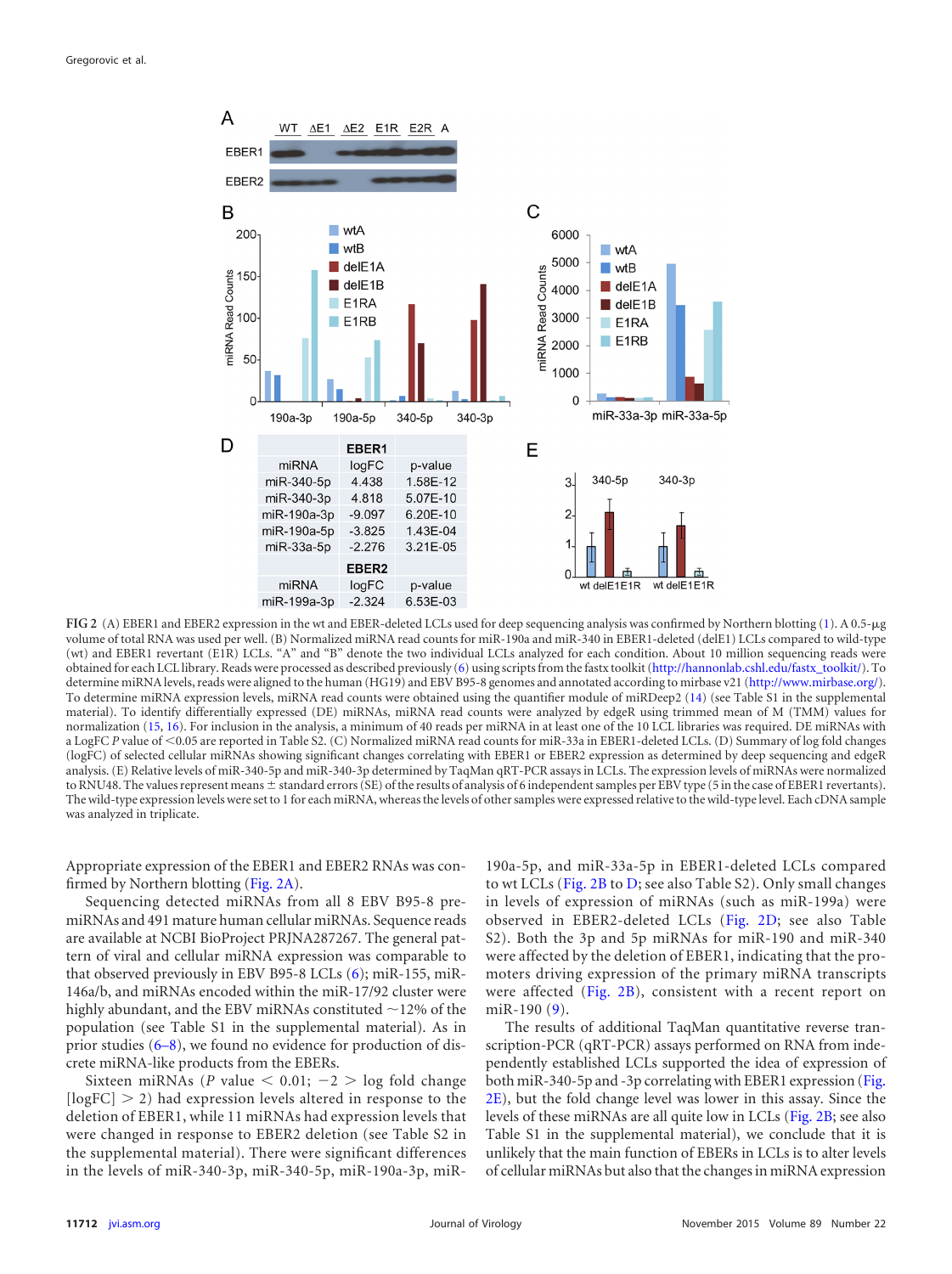

<span id="page-2-0"></span>FIG 3 Cytoplasmic RNA from two LCLs each for EBV wild type (WT), deletion of EBER1 ( $\Delta$ E1), revertant (E1R), and deletion of EBER2 ( $\Delta$ E2) or revertant (E2R) was used for cDNA synthesis performed with either random primers (A) or oligo(dT) (B) using a ProtoScript First Strand cDNA synthesis kit (New England BioLabs). Quantitative PCR (Q-PCR) performed with the same primers as those described in reference [10](#page-3-12) was then used in duplicate assays to measure the levels of RNA for LMP1, LMP2A, and LMP2B, using GAPDH (glyceraldehyde-3-phosphate dehydrogenase) as a reference. The threshold cycle  $(2^{-\Delta\Delta CT})$ method of comparative PCR [\(17\)](#page-3-13) was used to analyze the results, expressed as fold change relative to the E1R LMP1 value. (C) Radioimmunoprecipitation assay (RIPA) lysates were prepared from LCLs, and equal amounts of cell protein were analyzed by Western immunoblotting. Membranes were probed with a 1/1,000 dilution of anti-LMP2A (Abcam; 14B7), a 1/500 dilution of anti-LMP1 (Dako; clone CS.1-4), or a 1/5,000 dilution of anti-β actin (Sigma; AC-74). Secondary antibodies were horseradish peroxidase-conjugated sheep anti-mouse immunoglobulin (GE Healthcare) or horseradish peroxidase-conjugated rabbit anti-rat immunoglobulin (Sigma). Bound immunocomplexes were detected by enhanced chemiluminescence (GE Healthcare).



<span id="page-2-1"></span>FIG 4 (A) Newborn HLA-A\*0201 transgenic NOD/LtSz-Scid IL2R $\Delta$ null (NSG-A2tg) mice were irradiated and injected intrahepatically with CD34<sup>+</sup> human hematopoietic progenitor cells as described previously [\(18\)](#page-3-14). The reconstitution of human immune system components in the peripheral blood was analyzed prior to the beginning of experiments (normally 12 weeks after engraftment). Groups of mice were infected with 10<sup>5</sup> infectious units of virus and monitored over a 4-to-8-week period in three experiments, each using different groups of reconstituted mice. EBV loads in spleen and whole blood were quantified 4 weeks after infection for wild-type (EBV wt), EBER1-deficient (E $\Delta 1$ ), EBER2-deficient (E $\Delta 2$ ), EBER1-and-EBER2-deficient (E $\Delta 12$ ), and EBER2 revertant (E2rev) viruses. (B)  $CD8<sup>+</sup>$  T cell expansion was slightly elevated in the absence of EBER1. The T cell ratio of  $CD8<sup>+</sup>$  to  $CD4<sup>+</sup>$  was assessed by flow cytometry after 4 weeks of infection with the same viruses as described for panel A. The composition of blood and spleen samples from the humanized mice was analyzed using anti-human CD45 (HI30; Biolegend), anti-CD3 (UCHT1; Biolegend), anti-CD4 (RPA T4; Biolegend), anti-CD8 (SK1; Biolegend), anti-HLA-DR (L243; Biolegend), anti-CD45RO (UCHL1; BD Pharmingen), and anti-CD19 (HIB19; BD Pharmingen). Spleens were mechanically disrupted and filtered through a 70-µm-pore-size cell strainer. Erythrocytes were lysed in whole blood or in spleen suspensions using NH4Cl. Cell suspensions were stained with the indicated antibodies for 15 min at 4°C and washed. Statistical analysis for all mouse experiments used two-tailed *t* tests. A *P* value of 0.05 was considered statistically significant.